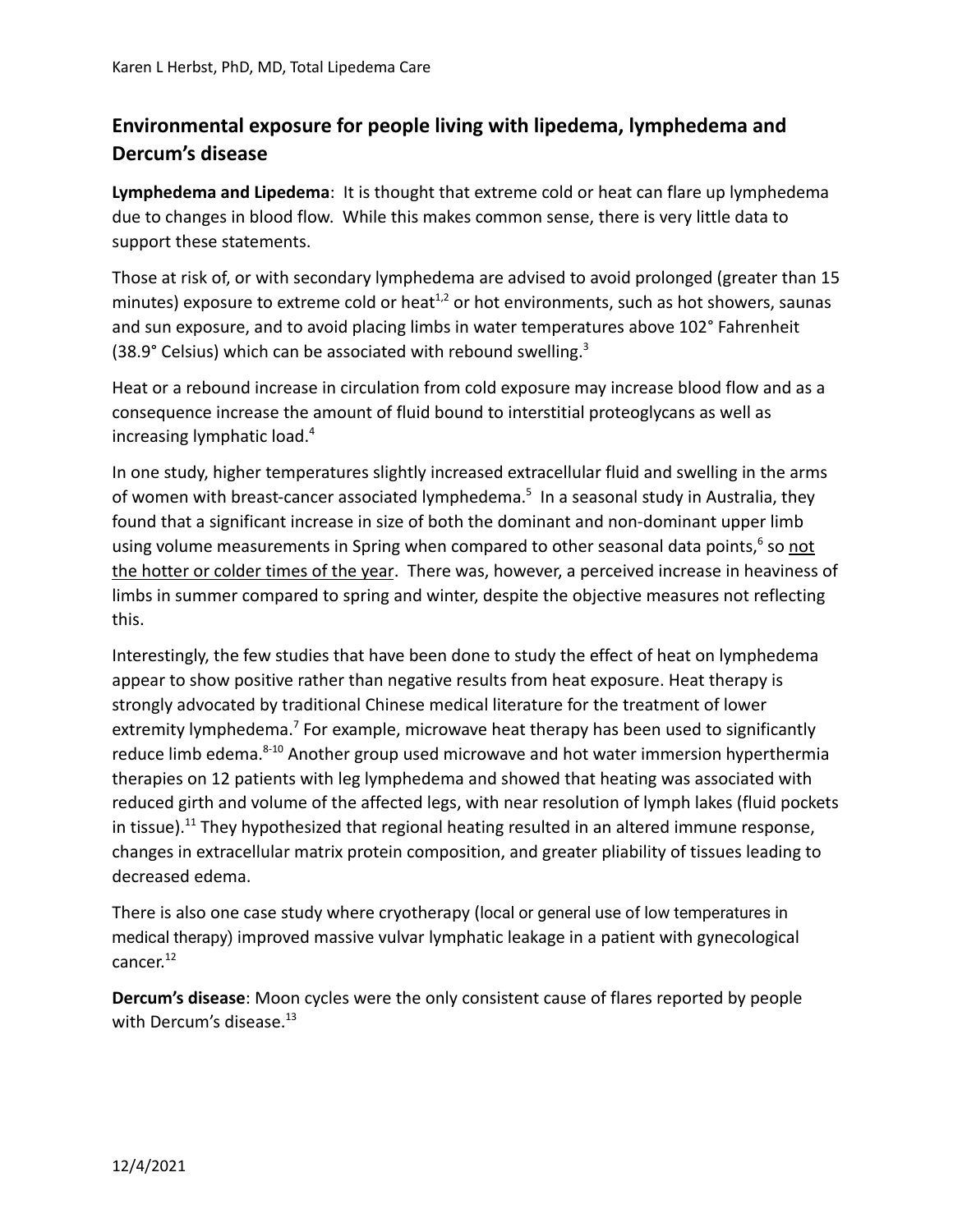## **In terms of heat and cold exposure, what should a person with lymphedema or lipedema do?**

In terms of heat, if you have lymphedema, fibrosis (thickening) of the skin, or open wounds in the skin and underlying tissue, it is a good idea to avoid public hot tubs due to the risk of infection. If you want to try heat or cold modalities, start with warm and cool temperatures first. Always check with your healthcare provider on a regular basis to avoid risks that can be associated with the use of more extreme temperatures including pain, burns, nerve damage and swelling. Remember, everyone is different and what works for one person may not work for others. We often recommend the use of water jets in a home sauna to treat deeply into lipedema tissue. You can regulate the temperature of your home sauna to one that works for you and is safe for you.

## **Because the literature is giving us conflicting information, the risks associated with the use of hot and cold temperatures is up to you!**

## **References**

1. Framework L. Best Practice for the Management of Lymphoedema. An International Consensus. presented at: MEP; 2006; London. Accessed 12/04/2021.

2. Nielsen I, Gordon S, Selby A. Breast cancer-related lymphoedema risk reduction advice: a challenge for health professionals. *Cancer Treat Rev*. Nov 2008;34(7):621-8.

3. UK CR. Lymphoedema after Breast Cancer Treatment. Cancer Research UK. 2020. 12/04/2021, <https://bit.ly/2PPg6AI>

4. Dell DD, Doll C. Caring for a patient with lymphedema. Journal Article. *Nursing*. Jun 2006;36(6):49-51.

5. Czerniec SA, Ward LC, Kilbreath SL. Breast Cancer-Related Arm Lymphedema: Fluctuation over Six Months and the Effect of the Weather. *Lymphat Res Biol*. Sep 2016;14(3):148-55.

6. Matthews M, Gordon S, Witt S, Piller N. Understanding normal seasonal variations in upper-limb size, volume and fluid distribution in a healthy female population: a North Queensland study. *Wounds International*. 2021;12(2)

7. Zhang TS, Huang WY, Han LY, Liu WY. Heat and bandage treatment for chronic lymphedema of extremities. Report of 1,045 patients. *Chin Med J (Engl)*. Aug 1984;97(8):567-77.

8. Chang TS, Han LY, Gan JL, Huang WY. Microwave: an alternative to electric heating in the treatment of peripheral lymphedema. Journal Article. *Lymphology*. Mar 1989;22(1):20-4.

9. Chang TS, Gan JL, Fu KD, Huang WY. The use of 5,6 benzo-[alpha]-pyrone (coumarin) and heating by microwaves in the treatment of chronic lymphedema of the legs. *Lymphology*. Sep 1996;29(3):106-11. 10. Gan JL, Li SL, Cai RX, Chang TS. Microwave heating in the management of postmastectomy upper

limb lymphedema. Journal Article. *Ann Plast Surg*. Jun 1996;36(6):576-80; discussion 580-1.

11. Liu NF, Olszewski W. The influence of local hyperthermia on lymphedema and lymphedematous skin of the human leg. Journal Article. *Lymphology*. Mar 1993;26(1):28-37.

12. Yanazume S, Douzono H, Kubo H, Nagata T, Douchi T, Kobayashi H. Cryotherapy for Massive Vulvar Lymphatic Leakage Complicated with Lymphangiomas Following Gynecological Cancer Treatment. *Japanese Journal of Clinical Oncology*. 2014;44(11):1116-1119. doi:10.1093/jjco/hyu125

13. Herbst KL, Asare-Bediako S. Adiposis Dolorosa is More than Painful Fat. *The Endocrinologist*. Nov/Dec 2007;17(6):326-344.